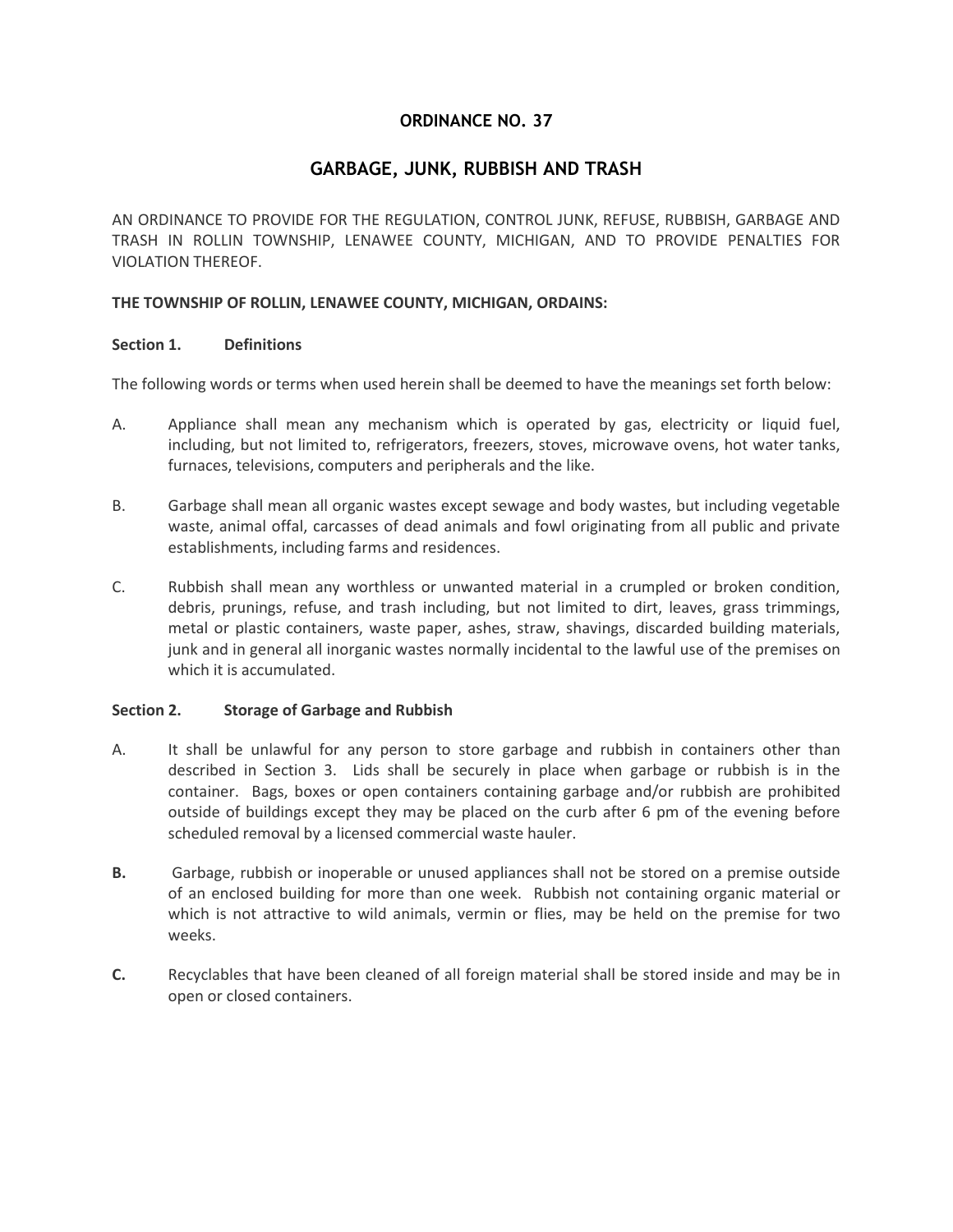### **Section 3. Storage area and containers**

- A. Storage containers for materials covered by Section 2A and 2B above shall be constructed of impervious material and supplied with tight fitting lids. Lids shall be in place at all times that garbage or rubbish is stored in the container.
- B. Containers shall be maintained in good condition. Any container or lid that displays a hole, crack slit or other opening that can allow entry by flies and/or other vermin shall be removed from service.
- C. Containers stored outside of buildings shall be placed on a pad that is easily cleaned and impervious to spills or leakage from the container.
- D. The outside storage area may be enclosed in a fence, not to exceed 48 inches in height from the pad surface and shall not be greater than six (6) feet by three (3) feet in dimension. The fence shall be not less than 50 percent open.
- E. Storage of garbage, rubbish or inoperable or unused appliances with doors removed shall be in a reasonably inconspicuous location not easily observed from a lake, street, road, path or neighboring dwelling.
- F. Household garbage must not be allowed to accumulate for more than a week in residential zoning districts. Rubbish or inoperable or unused appliances may be kept on the property for a period not to exceed two weeks in residential zoned districts.
- G. It shall be the duty of the occupant of any premise or the owner of any unoccupied premise to store dismantled, partially dismantled or inoperative appliances inside a fully enclosed building. Any appliance that has a door or cavity large enough to admit a child shall have the door or access to the cavity removed regardless of whether the appliance is stored inside or outside a fully enclosed building.

### **Section 4. Open Storage Prohibited**

It shall be unlawful for a person to accumulate plastic bags, boxes or paper bags of garbage or rubbish, or other trash on the premises without being enclosed in a building. Every effort shall be made to prevent the stored materials from becoming attractive to vermin, wild animals or children.

### **Section 5. Responsibility**

It shall be the duty of the occupant of a premise or the owner of an unoccupied premise who stores garbage and rubbish to maintain said premise in a clean and orderly condition. Garbage and rubbish shall be stored as required by Sections 2 and 3 above, except when placed outside for pickup by a licensed commercial waste hauler. The occupant of the premises on which the garbage or rubbish is stored shall be the presumed originator of the same.

### **Section 6. Penalty**

A. Upon discovering a violation of this ordinance, the Zoning Enforcement Officer shall notify the violator orally or in writing by means of first class letter. Such notice shall give up to 5 days for